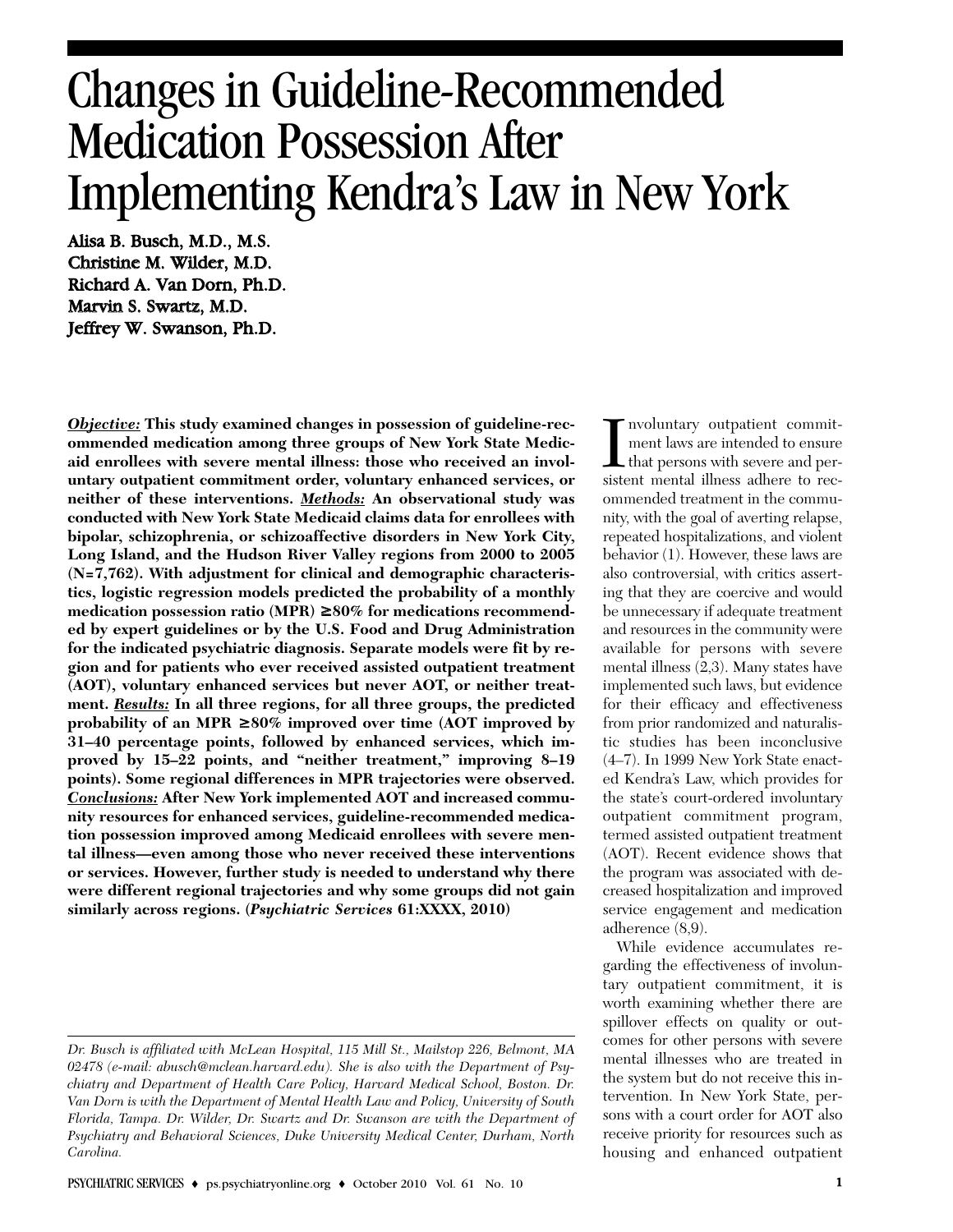services. There is evidence that, at least initially, the increased attention and resources given to these patients were associated with decreased use of services by other, equally needy patients without court orders (10). Furthermore, there are regional differences in the ability to absorb the increased service and resource demands (10,11). No prior research has examined whether, after implementing outpatient commitment, there are changes in treatment quality or outcomes for persons who are severely ill but not receiving mandatory or intensive services or whether there are regional differences in these trends.

In this study we used Medicaid claims data to examine changes in the medication possession ratio (MPR) of guideline-recommended medications for patients who had severe mental illness but differed as to whether they received AOT, enhanced services, or neither. We also examined whether these changes varied by region. Because the MPR of guideline-recommended pharmacotherapy is determined not only by patient characteristics but also by the quality and availability of treatment resources in a community, and because there is an established link between MPR from administrative data for prescription fill rates and improved treatment outcomes (12–16), we used the MPR as a single proxy for treatment availability, quality, and outcome.

## **Methods**

This project was approved by the institutional review boards of Duke University, Policy Research Associates, New York State Office of Mental Health (OMH), and Biomedical Research Alliance of New York.

# *Data source and population*

OMH provided Medicaid administrative data that included inpatient, outpatient, and pharmacy claims from January 1, 1999, through March 14, 2007. The data set included claims from three enrollee groups: all recipients of AOT, those who received enhanced voluntary services but never received AOT, and those who never received either intervention. AOT status was determined by the state's Tracking for Assistant Outpatient Treatment Cases and Treatments database, and this information was merged with the Medicaid claims.

New York State provides two forms of enhanced services: assertive community treatment (ACT) and intensive case management. The latter is similar to ACT in many ways (such as high staff-to-patient ratios, intensive patient outreach, 24-hour coverage, and frequent patient contact in the community). Unlike ACT teams, however, intensive case management teams typically do not share caseloads (10). In this analysis, we combined ACT and intensive case management data and refer to them collectively as enhanced services.

The state provided the voluntary enhanced services sample according to the following selection criteria: current service user with a record of receiving outpatient mental health services on or after July 1, 2006; at least one psychiatric inpatient hospitalization since 1999 with a diagnosis of schizophrenia or schizoaffective disorder, bipolar disorder, or major depression with psychotic features; two or more psychiatric inpatient admissions in any year since 1999; a total of 14 or more inpatient days in any single year; and use of voluntary enhanced services at any time since 1999. The diagnostic and hospitalization criteria were selected to approximate AOT referral criteria that are observable in claims data. Criteria for the "neither intervention" sample were the same as for the voluntary enhanced services sample, except that participants had not received enhanced services. Given these criteria, we would expect persons in the "neither" group to have more severe illness profiles than a typical Medicaid-served usual care population.

We limited our study sample to enrollees in New York City, on Long Island, and in the Hudson River Valley, the three largest regions with AOT orders (representing 95% of New York's orders) (17) because the sample size in other regions would be too small for comparisons. We also limited our sample to enrollees with diagnoses of schizophrenia, schizoaffective disorder, or bipolar disorder, which represented 93% of the study population in the data provided by the state. We did so for several reasons. First, claims data have demonstrated reliability for developing diagnostic cohorts in these populations (Geiger-Brown J., Steinwachs D., Fahey M., et al., personal communication with A. F. Lehman, July 17, 2002; 18–20). Second, our primary outcome was guideline-recommended medication possession, and expert guidelines recommend chronic, maintenance pharmacotherapy as an important component of treatment for all persons with these illnesses (21– 26). Claims through year 2006 were used to identify the enrollee treatment and intervention group, but medication utilization claims were used only through 2005 because of Medicare Part D implementation on January 1, 2006, after which Medicaid enrollees dually eligible for Medicare no longer had their pharmacy claims paid by Medicaid.

# *Outcome variable*

The MPR was calculated with the dates that prescriptions were filled to determine the proportion of each month that the recipient would have possessed a supply of medication. The MPR was calculated only for medications recommended by expert guidelines or as indicated by the U.S. Food and Drug Administration for treatment of the patient's primary psychiatric disorder, as diagnosed by a psychiatrist during an inpatient stay or an outpatient or emergency department visit. For example, for patients with bipolar disorder, the MPR was calculated on the basis of mood stabilizer (lithium, valproate, carbamazepine, and lamotrigine) or antipsychotic prescriptions. We limited the diagnoses to those determined by psychiatrists because they would be prescribing the psychiatric medications from which the MPR was determined. The MPR was dichotomized at 80% or greater because prior studies have found it (or similar measures) to be associated with decreased hospitalization in severely mentally ill populations (12,14,27,28).

## *Explanatory variables*

Explanatory variables included the patient characteristics of age (con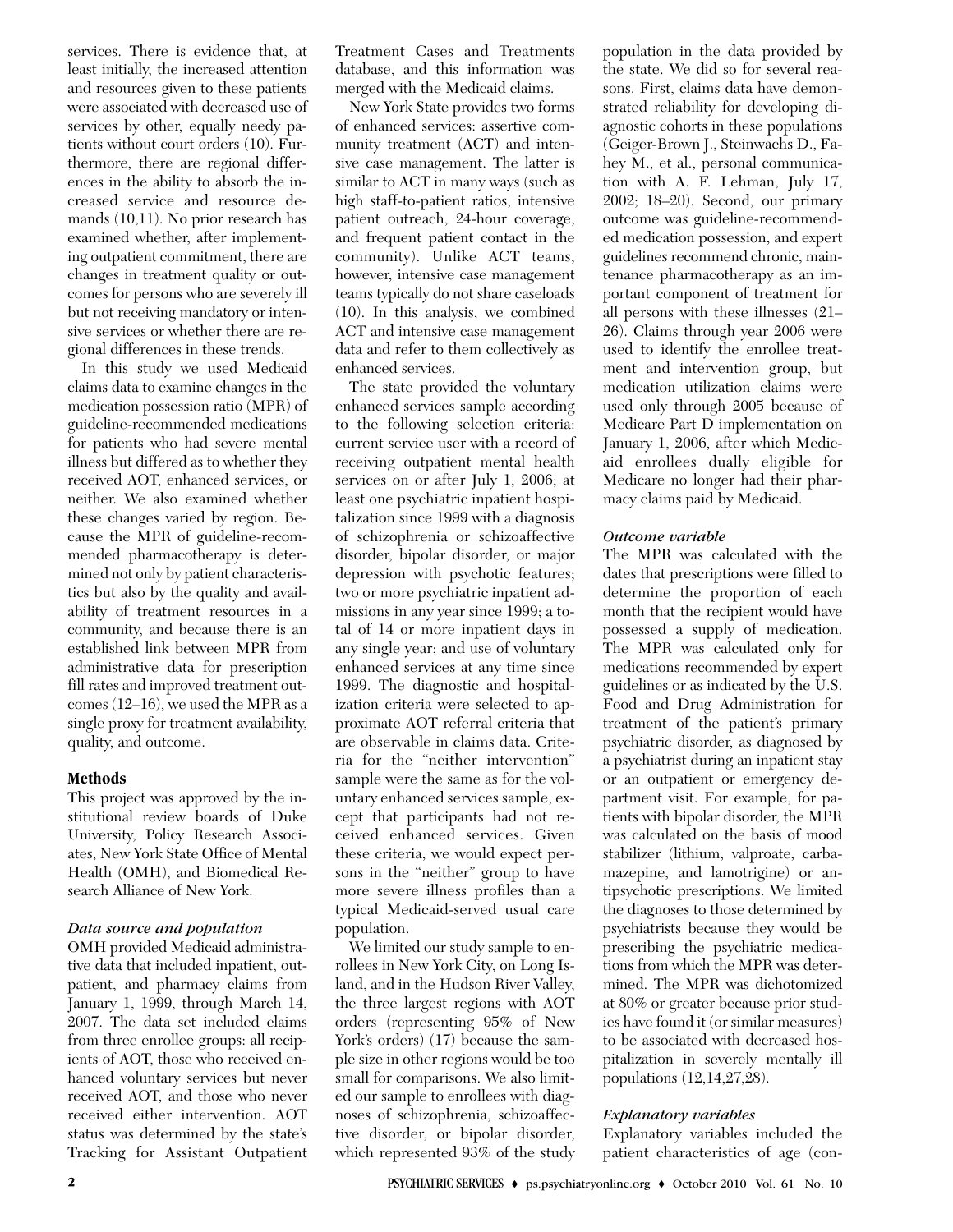tinuous variable), gender, race-ethnicity (black, white, Hispanic, or other), and Medicaid eligibility category (Supplemental Security Income, dual eligibility for Medicare and Medicaid, and other). Clinical variables included psychiatric diagnosis (specifically, schizophrenia, schizoaffective disorder, or bipolar disorder) and psychiatric hospitalization in a given month. We measured time in months.

New York's AOT program requires participants to receive enhanced services; as a result, the state increased annual appropriations at the start of the program, in 1999, to increase capacity for these services. Despite these changes, the availability of enhanced services initially was limited to those in the AOT program (10). Therefore, enrollees who received AOT or enhanced services in earlier years may have differed in unobservable characteristics (such as illness severity, insight into illness, or ability to adhere to treatment) from those who received these interventions in subsequent years—which could be associated with differences in MPR. To address this, we identified year of the first observed AOT order for those in the AOT group, the first observed enhanced services claim in the voluntary enhanced services group, or the first Medicaid mental health treatment claim for any treatment in the "neither" group and included these as controls in our models. Long Island and the Hudson River Valley had very few AOT orders in 1999; therefore, we dropped year 1999 claims from the analysis and began with year 2000.

Because active enrollment in AOT or enhanced services could bias the MPR (for example, ACT and intensive case management clinical staff may pick up prescriptions for patients, but patients still may not adhere to the medication regimen), we controlled for the use of AOT or enhanced services in a given month. However, we did not control for duration of current or prior exposure to AOT or enhanced services because these characteristics would vary according to the resources and capacity of a treatment system.

## *Statistical methods*

We fit nine logistic regression models, one for each region (New York City, Long Island, and the Hudson River Valley) and treatment group (AOT, voluntary enhanced services, and neither) combination. The unit of analysis was the person-month. The models were identical in terms of the demographic, clinical, and first-observed-treatment variables described above. In addition, models for the AOT group included the variables for current month being on AOT, enhanced services, or both, and models for the voluntary enhanced services group included the variable for current month being on enhanced services. We used a generalized estimating equations approach to account for multiple observations per person (29). Predicted probabilities of MPR ≥80% for each month were calculated from the logistic regression results.

Although having a comorbid substance use disorder is associated with medication nonadherence (13,15,30), we did not control for this in the models because it was underrecorded in the claims data. Only 7% of the AOT sample had a substance use disorder diagnosis in the claims, whereas a separate data collection instrument completed by AOT case managers (the Child and Adult Integrated Reporting System) indicated that comorbid substance use disorders were reported for approximately 50% of AOT recipients. As a sensitivity analysis, we included a dichotomous variable for substance use disorders in the models for the AOT and enhanced services groups to examine whether including this information from the claims altered the results.

With the claims data set supplied by the state, only enrollees in the AOT group were not required to have a treatment claim in 2006 to be included in the study sample. Therefore, we conducted a sensitivity analysis in which we excluded the AOT recipients who did not receive any services in 2006 (18.9% of the recipients). We also conducted sensitivity analyses controlling for the proportion of a calendar year (number of months as a continuous variable) that individuals were enrolled in Medicaid.

## **Results**

Consistent with the distribution of statewide AOT orders, most of our study sample was from New York City (81%) (Table 1). For approximately half of the study sample, the first observed Medicaid treatment claim was in the year 2000. There were regional differences in race and ethnicity, with New York City having a lower percentage of non-Hispanic whites. Long Island enrollees were more likely to have a diagnosis of bipolar disorder (16% versus 11% in New York City and 11% in the Hudson River Valley).

Across all three regions, enrollees in the AOT group had lower baseline probabilities that the MPR would be 80% or higher compared with those in the voluntary enhanced services and "neither" groups (Table 2). Enrollees in all three groups and in each region had an increased probability of MPR ≥80% over time. Also in all three regions, the AOT group experienced the greatest improvement over time.

Regional differences in the MPR trajectories at study endpoint were observed (Table 2; in addition, a figure is available as an online supplement to this article at ps.psychiatryonline.org). In New York City, the voluntary enhanced services and "neither" groups had similar endpoint probabilities that MPR would be 80% or higher. In Long Island, all three groups had the same endpoint MPR probability. In the Hudson River Valley, the endpoint MPR probability was highest in the voluntary enhanced services group and lower for the other two. [Results of the logistic regression models are available in an online supplemental appendix to this article at ps.psychiatryonline.org.]

These results were robust to all three sensitivity analyses; that is, including substance use disorder in the models, controlling for the proportion of the calendar year in which patients were enrolled, and dropping from the analysis the AOT recipients who did not use Medicaid services in 2006 all yielded similar model results.

#### **Discussion**

The predicted probability of MPR ≥80% improved for all three treatment groups in each region. Although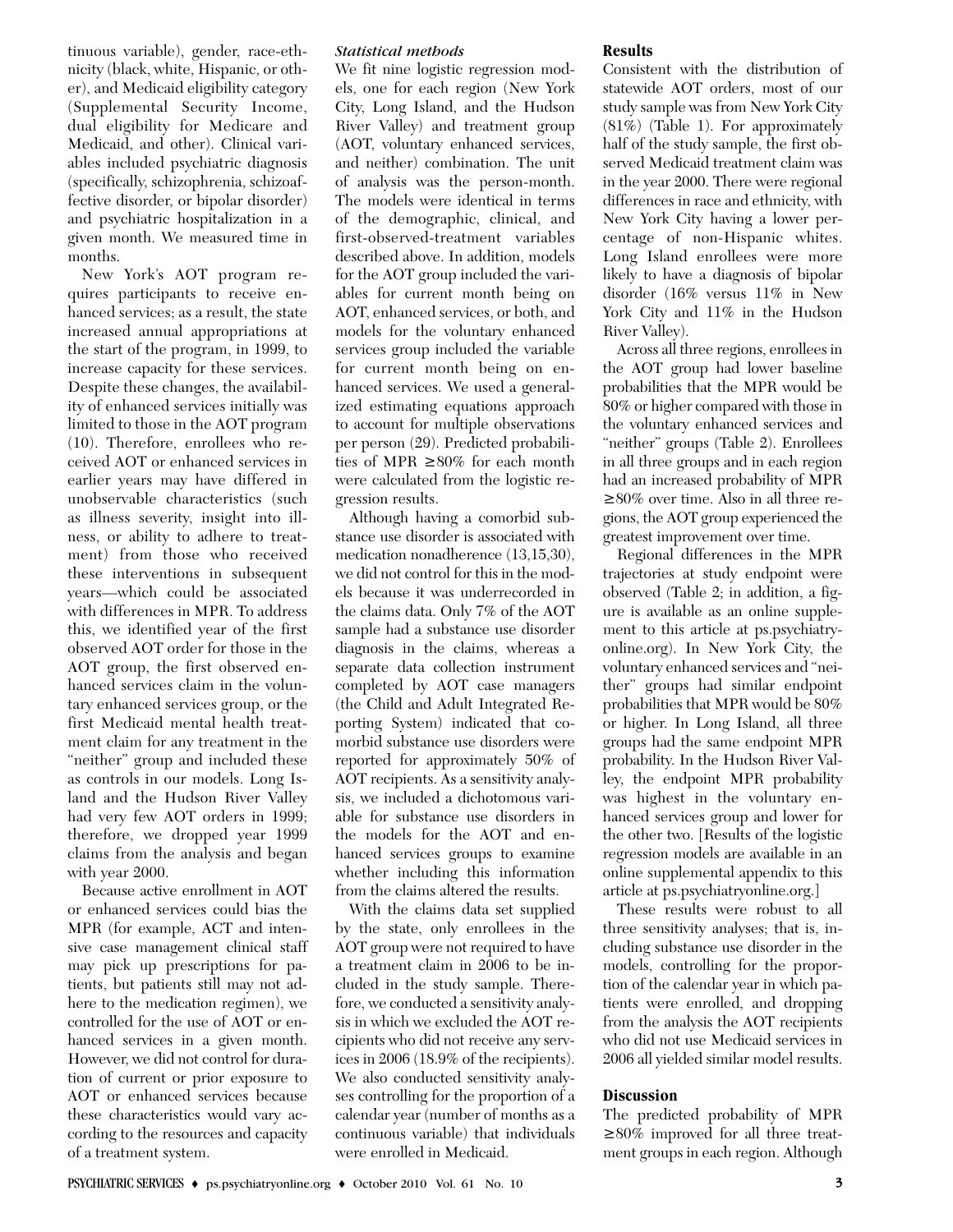## *Table 1*

Demographic and clinical characteristics of a New York State Medicaid study sample of 7,762 enrollees who ever received assisted outpatient treatment (AOT), enhanced services, or neither treatment

|                                                    | New York City |      | Long Island |                | Hudson River Valley |                  |
|----------------------------------------------------|---------------|------|-------------|----------------|---------------------|------------------|
| Characteristic                                     | N             | $\%$ | $\mathbf N$ | $\%$           | ${\rm N}$           | $\%$             |
| Age of study sample $(M \pm SD)$                   | $43 \pm 12$   |      | $42 + 11$   |                | $43 \pm 12$         |                  |
| Total enrollees in group                           | 6,269         | 81   | 878         | 11             | 615                 | 8                |
| <b>AOT</b>                                         | 2,291         | 37   | 356         | 41             | 200                 | $33\,$           |
| Voluntary enhanced services                        | 1,915         | 31   | 400         | 46             | 249                 | 41               |
| Neither AOT or enhanced services                   | 2,063         | 33   | 122         | 14             | 166                 | 27               |
| Year of first observed Medicaid claim <sup>a</sup> |               |      |             |                |                     |                  |
| 2000                                               | 3,191         | 51   | 454         | 52             | 313                 | 51               |
| 2001                                               | 839           | 13   | 98          | 11             | 88                  | 14               |
| 2002                                               | 716           | 11   | 96          | 11             | 64                  | 10               |
| 2003                                               | 590           | 9    | 67          | 8              | 49                  | 8                |
| 2004                                               | 499           | 8    | 87          | 10             | 54                  | $\boldsymbol{9}$ |
| 2005                                               | 434           | 7    | 76          | 9              | 47                  | 8                |
| Race                                               |               |      |             |                |                     |                  |
| Black                                              | 2,965         | 47   | 204         | 23             | 128                 | 21               |
| White                                              | 1,519         | 24   | 525         | 60             | 407                 | 66               |
| Hispanic                                           | 859           | 14   | 43          | $\overline{5}$ | 36                  | $\,6\,$          |
| Other                                              | 926           | 15   | 106         | 12             | 44                  | $\overline{7}$   |
| Male                                               | 4,239         | 68   | 597         | 68             | 431                 | 70               |
| Medicaid eligibility category                      |               |      |             |                |                     |                  |
| Medicare                                           | 71            | 1    | 19          | $\mathbf{2}$   | 11                  | $\overline{2}$   |
| Supplemental Security Income                       | 4,484         | 72   | 689         | 79             | 489                 | 80               |
| Other (all others)                                 | 1,714         | 27   | 170         | 19             | 115                 | 19               |
| Psychiatric diagnosis                              |               |      |             |                |                     |                  |
| Schizophrenia or schizoaffective disorder          | 5,573         | 89   | 741         | 84             | 550                 | 89               |
| Bipolar disorder                                   | 696           | 11   | 137         | 16             | 65                  | 11               |

<sup>a</sup> "First observed" indicates year of first AOT order, first enhanced services claim, and first Medicaid treatment claim for the AOT group, the voluntary enhanced services group, and "neither" group, respectively.

the absence of a counterfactual comparison group makes it difficult to know what the MPR outcomes would have been without these interventions in New York State, it is at least reassuring that we did not observe any apparent medication possession declines for patient groups who did not receive AOT but who were nonetheless severely ill.

# *Table 2*

Change in monthly predicted probability of a medication possession ratio  $\geq 80\%$ for 7,762 New York State Medicaid enrollees who ever received assisted outpatient treatment (AOT), voluntary enhanced services, or neither

|                                  | Predicted probability $(\%)$ | Change (in   |                       |  |
|----------------------------------|------------------------------|--------------|-----------------------|--|
| Region and treatment group       | Baseline                     | End of study | percentage<br>points) |  |
| New York City                    |                              |              |                       |  |
| AOT                              | 26                           | 57           | 31                    |  |
| Voluntary enhanced services      | 41                           | 63           | 22                    |  |
| Neither AOT or enhanced services | 44                           | 63           | 19                    |  |
| Long Island                      |                              |              |                       |  |
| AOT                              | 32                           | 72           | 40                    |  |
| Voluntary enhanced services      | 57                           | 72           | 15                    |  |
| Neither AOT or enhanced services | 65                           | 72           | 8                     |  |
| Hudson River Valley              |                              |              |                       |  |
| <b>AOT</b>                       | 34                           | 68           | 34                    |  |
| Voluntary enhanced services      | 57                           | 74           | 17                    |  |
| Neither AOT or enhanced services | 59                           | 69           | 10                    |  |

We found some regional differences in the MPR trends. For example, by study's end in New York City and Long Island, the "neither" groups fared similarly in the MPR outcome compared with the voluntary enhanced services groups, whereas in the Hudson River Valley the outcome of the "neither" group fell below that of the enhanced services group. Additional study is needed to better understand these regional trends and what they represent in terms of treatment experience or quality to enrollees.

When comparing among treatment groups within a region, it is important to remember that the groups are not fully equivalent. Although we controlled for observable patient and treatment characteristics, there were unobservable patient characteristics that influenced whether someone received AOT, enhanced services, or neither. Therefore, we would not expect MPR trajectories to be equivalent among groups. Despite this chal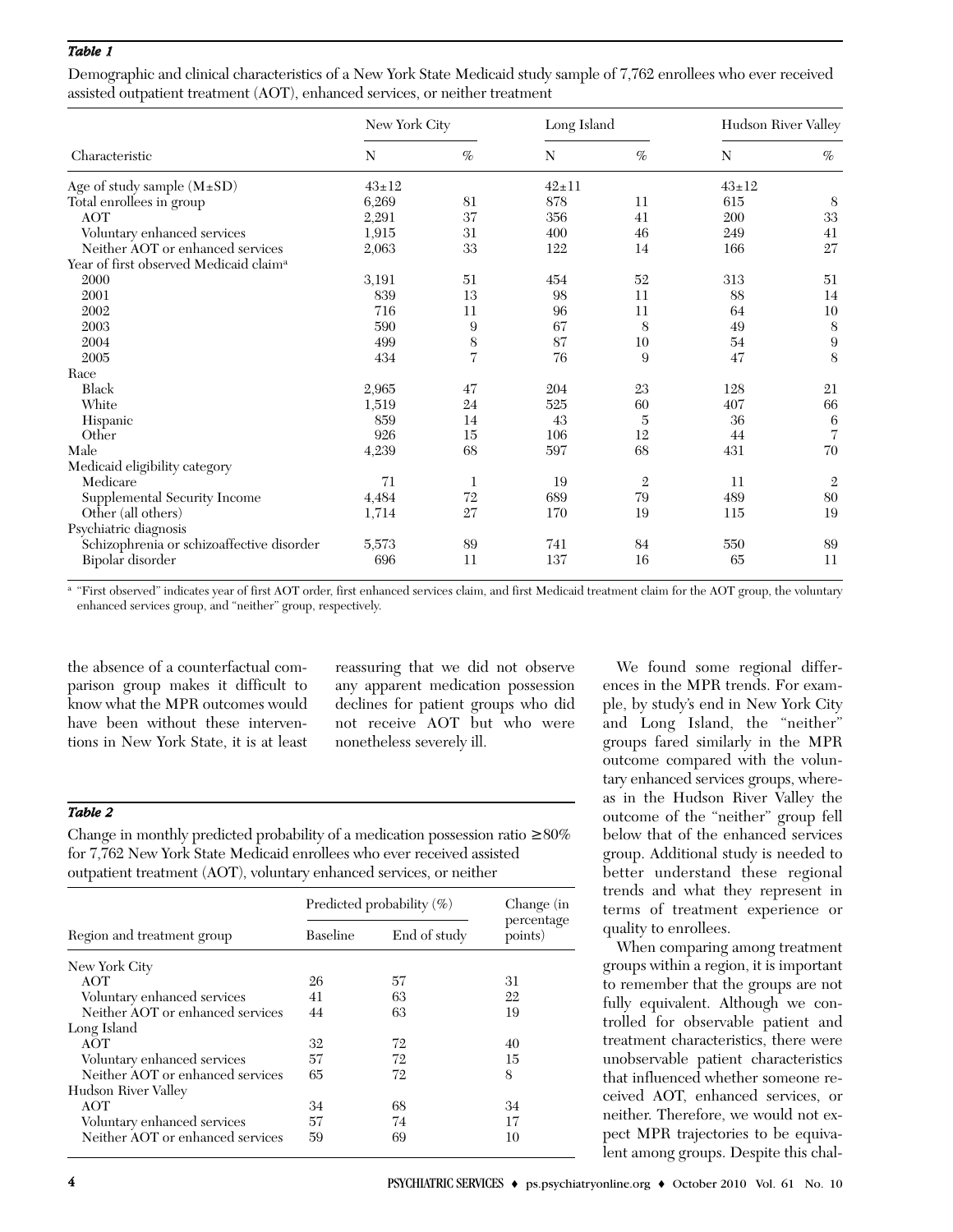lenge, examining whether the trends differed by region is important in understanding whether the introduction of AOT and additional resources into the system was associated with guideline-recommended MPR gains across the system for severely ill, vulnerable patient populations.

We found higher increases in medication fill rates than found in previous longitudinal studies of other severely mentally ill populations (15,31, 32). In addition to the differing populations and methodologies in these earlier studies, differences among treatment groups in our study also may account for some of this variance. For the AOT group (the group with the greatest MPR improvement) we examined whether changes in issuing 30-day versus 90-day prescriptions could contribute to this finding but found proportions of 30- and 90 day prescriptions unchanged during the study period. In the AOT groups, the steep rise in MPR ≥80% may have occurred because enrollees went from nearly 0% exposure to AOT to 100% by study's end. Although everyone in the voluntary enhanced services groups would be exposed to that intervention by the end of the study period, it is likely that at least some had been exposed to enhanced services before 2000 and that the "neither" group had no intensive services history. Given the recent evidence that New York's AOT program was associated with improved MPR outcomes and that improvements could be seen after the court order was discontinued (9,33), we would expect to see significant increases in MPR for patients who received AOT. Finally, in both the enhanced services and "neither" groups, the samples were derived from persons currently enrolled in Medicaid in 2006—and enrollees present in earlier years (but not 2006) were not included in the samples. Therefore, some selection bias may have been introduced, with our study sample's possibly being older or more clinically stable (either at baseline or because of optimized treatment from longer treatment retention) than enrollees who were previously but not currently enrolled as of 2006.

The different regional trends might

have occurred in the absence of AOT implementation in New York State, but it is also possible that the different trajectories were due to regional differences in implementation or other regional characteristics. Given that the mean probability of MPR  $\geq 80\%$ was lower at baseline in New York City than in the Hudson River Valley and Long Island regions, it is clear that regions differed in the baseline MPR that was associated with receiving an AOT order. Other regional differences in New York State could have affected these regional trends, such as differences in service system capacity or AOT implementation policies, which are documented in this issue's special section (11). Future study is needed to better understand the relationship between regional service system characteristics, AOT implementation, and treatment outcomes for patients with severe mental illness across these groups.

There are several important limitations to these data. Although claims data have demonstrated reliability and accuracy in developing diagnostic cohorts, specifically for bipolar disorder and schizophrenia (Geiger-Brown J., Steinwachs D., Fahey M., et al., personal communication with A. F. Lehman, July 17, 2002; 18–20), they tend to underdetect substance use disorder comorbidity (34,35), as was observed in our data. However, including substance use disorder in the models did not appreciably alter the results. Given the literature describing increased rates of nonadherence for patients with a comorbid substance use disorder (27,36,37), the undercoding of this comorbidity in the claims may have led to a false null result in the sensitivity analyses because the proportion of enrollees with a false-negative result was sufficiently large and biased the sensitivity results. Second, the MPR represents prescription fill rates, not adherence specifically. Patients may fill a prescription but not take the medication. This could be a particular issue for enrollees receiving enhanced services, where mental health clinicians are more likely to fill prescriptions for their patients. We controlled for receipt of enhanced services in a given month to mitigate this effect. Patients

may receive medications through sources other than Medicaid (which would underestimate MPR). Although these potential sources of bias in MPR would affect the point estimates, they would be less likely to affect the relative regional differences in the MPR trajectories across groups.

## **Conclusions**

This is the first study examining regional changes in guideline-recommended medication possession among severely mentally ill Medicaid enrollees—including those not receiving intensive outpatient services—after the state's implementation of outpatient commitment. Improvements in MPR were seen in all three regions and across all treatment groups. Despite different methodologies, our results are consistent with other research in this issue of *Psychiatric Services* demonstrating that AOT was associated with improved MPR (9,33). However, differences in the MPR trends also emphasize the need for policy makers to monitor changes in treatment quality regionally and among enrollees with varied treatment intensity needs who are served in the public mental health system. Further study is needed to understand why there were different regional trajectories and why some groups did not gain similarly across regions.

## *Acknowledgments and disclosures*

The study was funded by grant K01 MH071714 from the National Institute of Mental Health to Dr. Busch and by the New York State Office of Mental Health, with additional support from the John D. and Catherine T. MacArthur Foundation Research Network on Mandated Community Treatment (Dr. Wilder, Dr. Van Dorn, Dr. Swanson, and Dr. Swartz). The authors acknowledge the extensive reviews and critical feedback provided by the MacArthur Research Network on Mandated Community Treatment, which served as an internal advisory group to the study, and by Lorna Moser, Ph.D.

The authors report no competing interests.

## *References*

- 1. Swartz MS, Monahan J: Special section on involuntary outpatient commitment: introduction. Psychiatric Services 52:323– 324, 2001
- 2. Monahan J, Swartz M, Bonnie RJ: Mandated treatment in the community for peo-